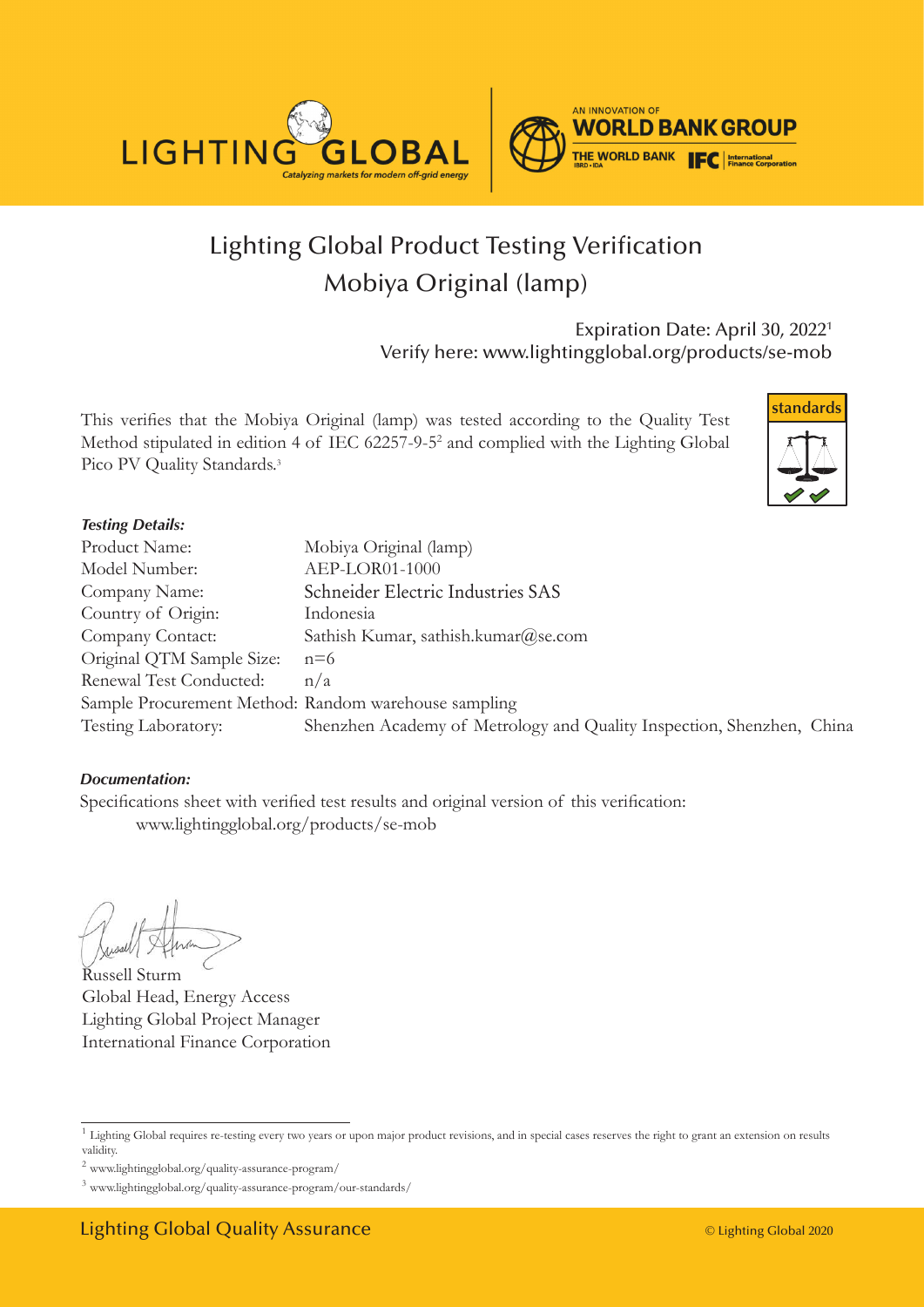## Type Approval Mobiya Original (lamp)

### Verify here: www.lightingglobal.org/products/se-mob

| Category                    | <b>Quality Standard</b>                                          | Verdict |
|-----------------------------|------------------------------------------------------------------|---------|
|                             | Manufacturer, Product Name and Model Number                      | Pass    |
|                             | accurately specified                                             |         |
|                             | Performance and Component Ratings accurately specified.          |         |
|                             | Any description of the product that appears on the               |         |
|                             | packaging, inside the package and in any media shall be          |         |
|                             | truthful and accurate. No statements mislead buyers or           | Pass    |
|                             | end users about the utility of the product. Numeric ratings      |         |
| Truth In Advertising        | deviate no more than 15% from actual performance (note           |         |
|                             | that it is acceptable for actual performance to exceed           |         |
|                             | advertised performance).                                         |         |
|                             | Port voltage and current specifications, if provided, are        |         |
|                             | accurate. Included appliances function when connected            |         |
|                             | to ports. Power output of ports is sufficient to power           | Pass    |
|                             | appliances that are advertised but not included. Ports that      |         |
|                             | are intended for a function other than providing power,          |         |
|                             | such as data ports, are not required to meet this standard.      |         |
|                             | Average relative light output $\geq$ 85% of initial light output |         |
| Lumen Maintenance           | at 2,000 hours with only one sample allowed to fall below        | Pass    |
|                             | 75% OR All 6 samples maintain $\geq$ 95% of initial light        |         |
|                             | output at 1,000 hours                                            |         |
|                             | Products include a current limiting mechanism to prevent         |         |
|                             | irreversible damage to the system. The mechanism is easily       |         |
|                             | resettable or replaceable by the user, or automatically          |         |
| Circuit and Overload        | resets. If replaceable fuses are used for circuit protection,    |         |
| Protection                  | sizes are labeled on the product and listed in the user          | Pass    |
|                             | manual, and, if fuses are replaceable by the user, at least      |         |
|                             | one spare fuse is included with the product. Included            |         |
|                             | appliances are not required to meet this standard unless         |         |
|                             | they have ports that are intended to provide power.              |         |
| <b>AC-DC Charger Safety</b> | Any included AC-DC charger carries approval from a               | n/a     |
|                             | recognized consumer electronics safety regulator                 |         |
| Hazardous<br>Substances Ban | No battery may contain cadmium or mercury at levels              |         |
|                             | greater than trace amounts                                       | Pass    |
|                             |                                                                  |         |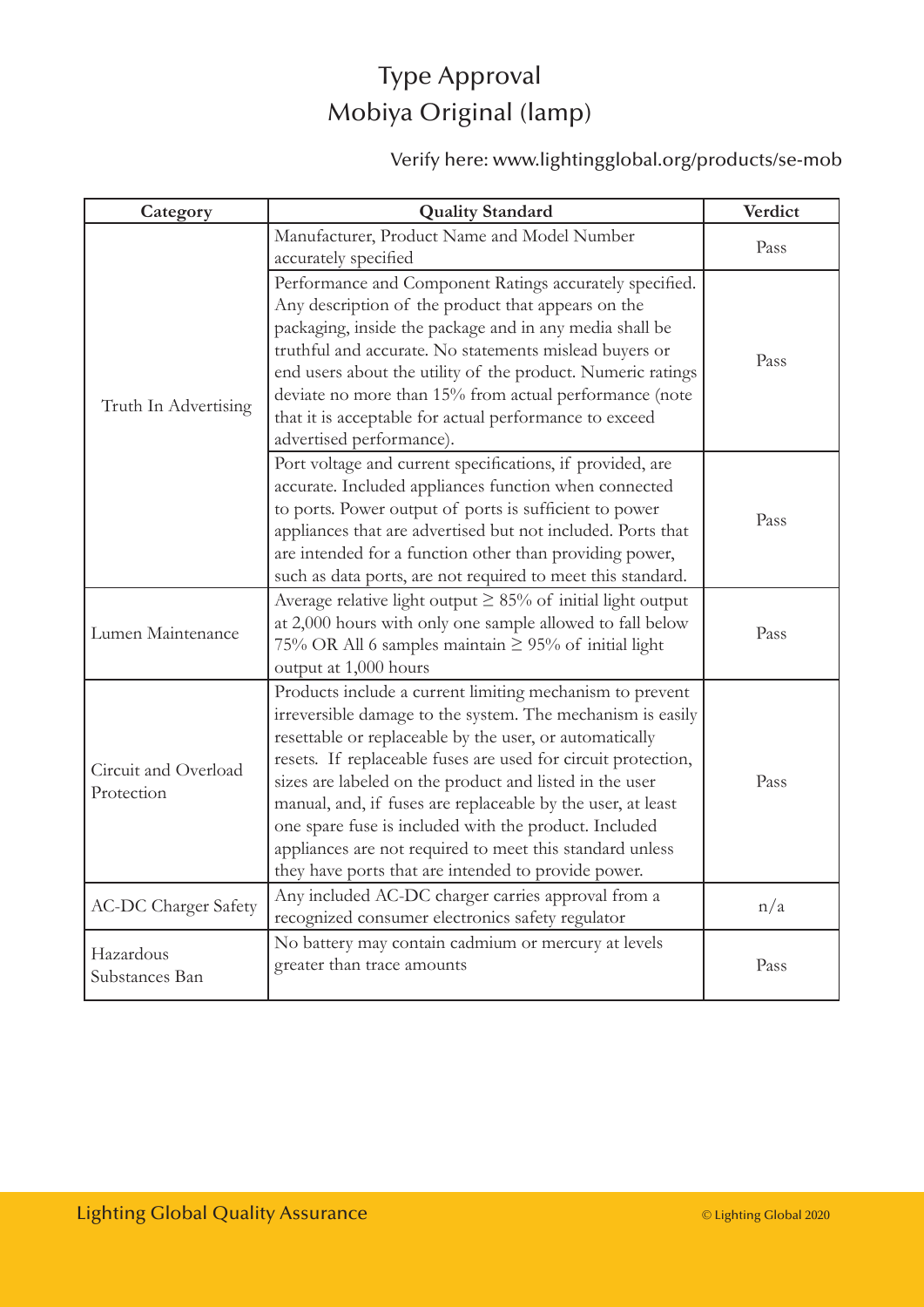## Type Approval Continued Mobiya Original (lamp)

### Verify here: www.lightingglobal.org/products/se-mob

| Category                                   | <b>Quality Standard</b>                                                                                                                                                                                                                                                                                                                                                                                                                                                | Verdict |
|--------------------------------------------|------------------------------------------------------------------------------------------------------------------------------------------------------------------------------------------------------------------------------------------------------------------------------------------------------------------------------------------------------------------------------------------------------------------------------------------------------------------------|---------|
| <b>Battery Protection</b>                  | Protected by an appropriate charge controller that<br>prolongs battery life and protects the safety of the user.<br>5 out of 6 samples meet the requirements outlined in<br>Lighting Global Quality Standards.<br>Lithium batteries carry IEC 62281, IEC 62133-2, UL 1642<br>or UN 38.3 certification and have overcharge protection<br>for individual cells or sets of parallel-connected cells.<br>Batteries of included appliances must also meet this<br>standard. | Pass    |
| <b>Battery Durability</b>                  | The average capacity loss of 6 samples does not exceed<br>25% and only one sample may have a capacity loss greater<br>than 35% following the battery durability storage test as<br>defined in IEC/TS 62257-9-5 Annex BB                                                                                                                                                                                                                                                | Pass    |
| PV Overvoltage<br>Protection               | If the battery is disconnected or isolated, the system is not<br>damaged and the load terminals maintain a voltage that is<br>safe for their intended uses.                                                                                                                                                                                                                                                                                                            | Pass    |
| Miswiring Protection                       | The user interface is designed to minimize the likelihood<br>of making improper connections. If improper or reversed<br>connections can easily be made, they cause no damage to<br>the system or harm to the user.                                                                                                                                                                                                                                                     | Pass    |
| Physical Ingress<br>Protection             | IP2X for all products, IP3X (or 2X + circuit protection)<br>for PV modules, IP5X for fixed outdoor products                                                                                                                                                                                                                                                                                                                                                            | Pass    |
| Water Ingress<br>Protection                | Degree of protection required is based on product type:<br>Fixed separate (indoor): No protection required<br>Portable separate: Occasional exposure to rain<br>Portable integrated: Frequent exposure to rain<br>Fixed integrated (outdoor): Permanent outdoor exposure<br>PV modules: Outdoor rooftop installation                                                                                                                                                   | Pass    |
| Drop Test                                  | Fixed separate (indoor): No requirement<br>All other products: 5 out of 6 samples are functional after<br>drop test; none result in dangerous failures.                                                                                                                                                                                                                                                                                                                | Pass    |
| Soldering and Elec-<br>tronics Workmanship | The system and any included appliances are rated "Good"<br>or Fair" for workmanship quality as defined in Annex F<br>of IEC/TS 62257-9-5. At most, one sample may fail to<br>function when initially evaluated.                                                                                                                                                                                                                                                        | Pass    |
| Mechanical Durability                      | All samples and included appliances are functional after<br>Switch, Connector, Gooseneck and Strain Relief tests;<br>none result in dangerous failures.                                                                                                                                                                                                                                                                                                                | Pass    |